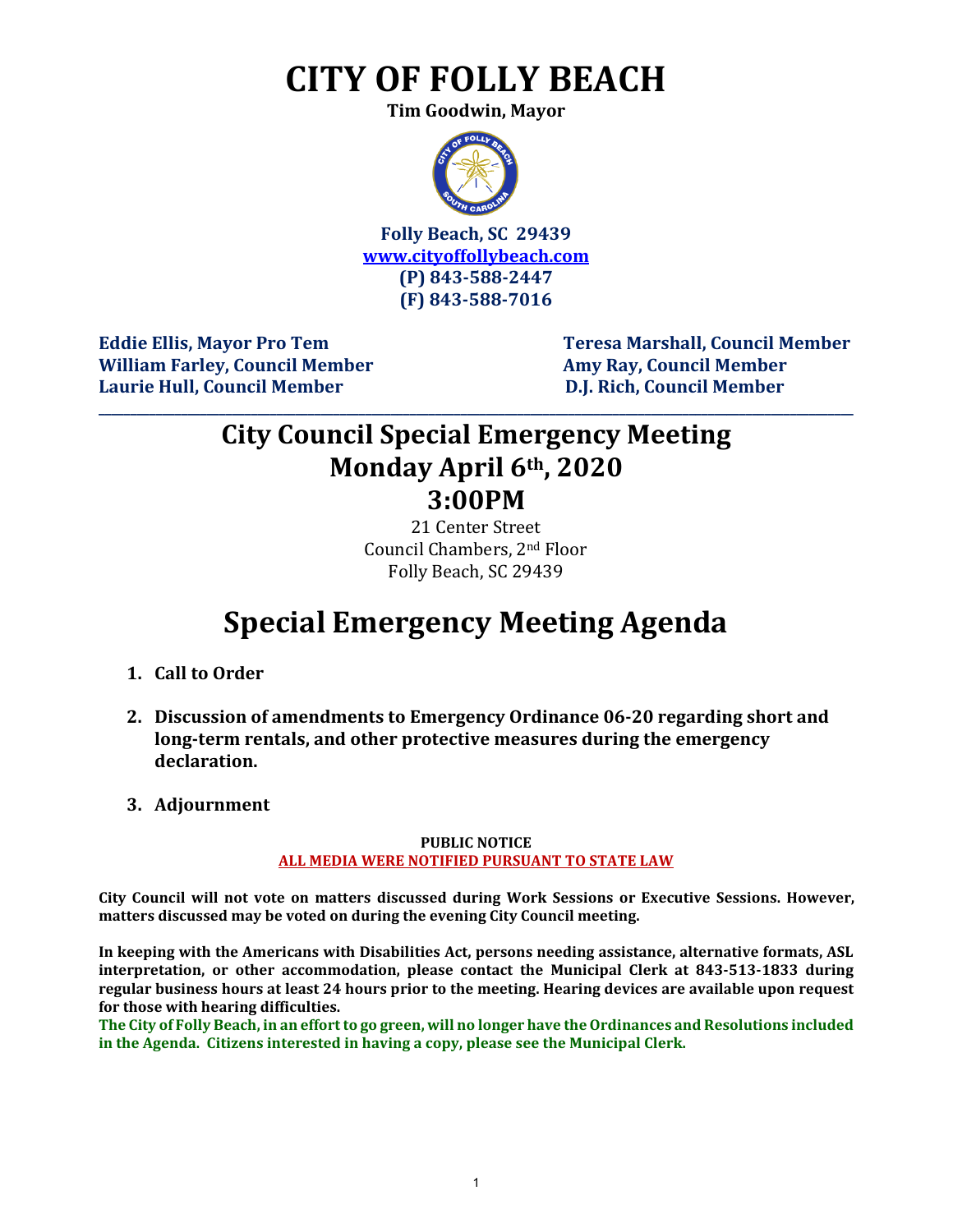

## **CITY OF FOLLY BEACH**

1st Reading: March 28, 2020 Introduced by:Mayor Goodwin

No Second Reading per S.C. Code § 5-7-250 Date: March 28, 2020

### **ORDINANCE 06-20**

### **AN EMERGENCY ORDINANCE TO DECLARE A STATE OF EMERGENCY, TEMPORARILY SUSPEND THE NORMAL OPERATING PROCEDURES OF FOLLY BEACH CITY COUNCIL MEETINGS, AND TAKE ADDITIONAL MEASURES TO PROTECT THE PUBLIC.**

The City Council of Folly Beach, South Carolina, duly assembled, hereby ordains that the following Emergency Ordinance be adopted pursuant to South Carolina Code § 5-7-250:

WHEREAS, it is well recognized that SARS-CoV-2, the virus that causes the disease COVID-19, presents a public health concern that requires extraordinary protective measures and vigilance; and

WHEREAS, these matters have taken many forms across the nation including travel bans, school closures, individual quarantines, and cancellation of major events, among other measures; and

WHEREAS, the Governor of South Carolina declared a State of Emergency on March 13, 2020, to enhance the state's response to the COVID-19 virus's impact on the state; and

WHEREAS, the City of Folly Beach is working with other government agencies in an effort to prevent the spread of disease; and

WHEREAS, Section 5-7-250 of the South Carolina Code of Laws empowers Council to enact emergency ordinances affecting life, health, or safety; and

WHEREAS, in light of the foregoing, City Council of the City of Folly Beach deems it proper and necessary to adopt this emergency ordinance in order to address how the City and Council will proceed in light of the above emergency;

WHEREAS, pursuant to Executive Order No. 2020-14, March 27, 2020, the Governor has authorized law enforcement officers of any municipality "to do whatever may be deemed necessary to maintain peace and good order during the State of Emergency and to enforce the provisions of this Order and any prior or future Orders issued by [the Governor];"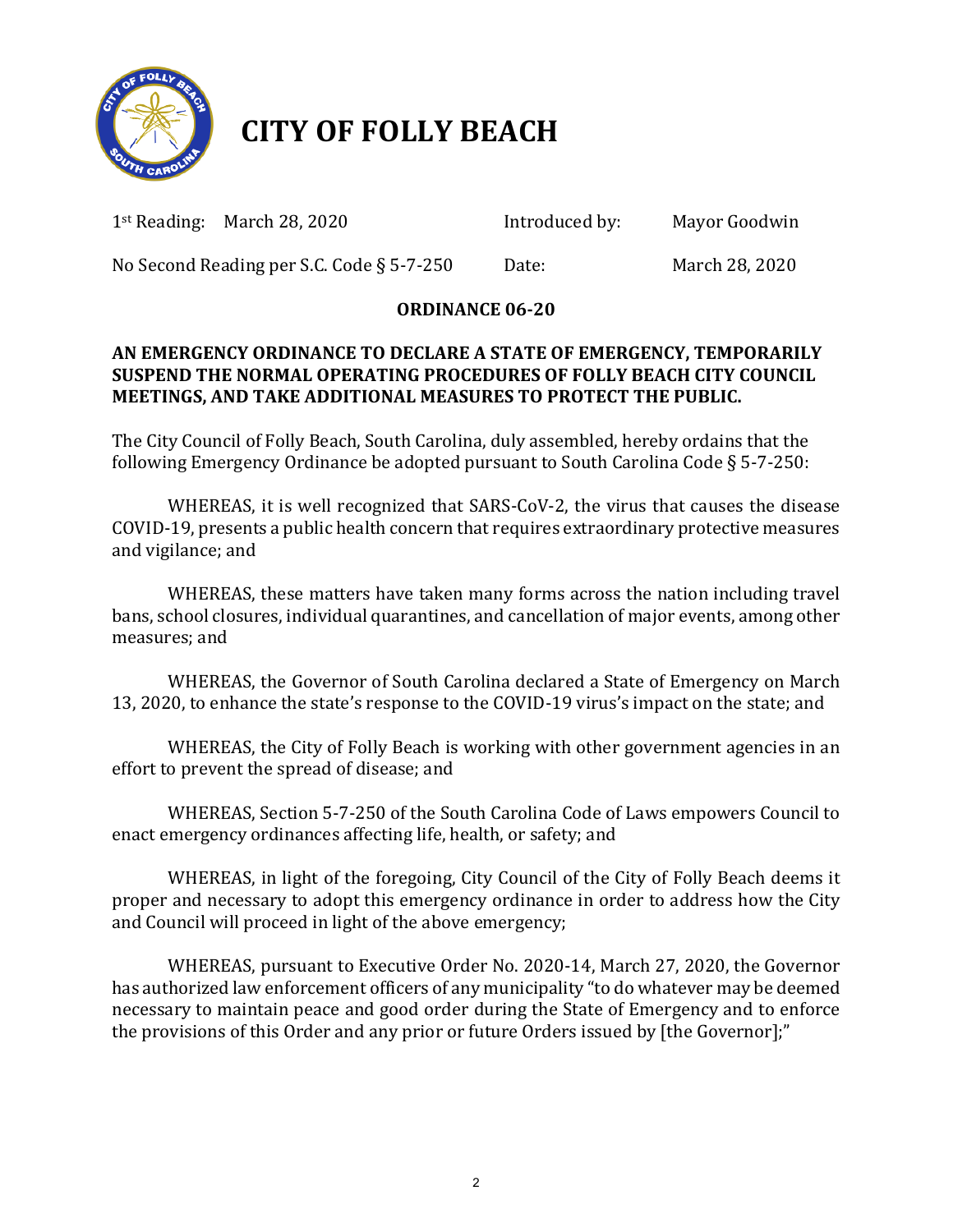WHEREAS, as part of the record, the City relies on public testimony from Dr. Edward O'Bryan, Chief Medical Officer for MUSC Business, which outlines the danger of allowing beach visitors and short-term rentals;

NOW BE IT THEREFORE ORDAINED that the following emergency procedures are hereby adopted and to remain in effect until April 30, 2020, subject to termination or extension by Council:

1. Council formally adopts the Mayor's Proclamation of Emergency dated March 16, 2020 and the measures contained therein. Council also confirms that the Mayor, or the Mayor Pro Tempore in his absence, can exercise the emergency powers granted to the Mayor pursuant to City of Folly Beach Ordinance § 35.05.

2. City Hall is closed and moved to a virtual, phone, and dropbox operation until further notice.

3. All City meetings scheduled for March and April are postponed.

4. City Council members and staff will be authorized during this State of Emergency to attend meetings of Council via teleconference at their discretion.

5. The public will not be allowed to attend Council meetings, or any other City meetings, in person. Meetings will still be broadcast. Measures will be taken to allow the public to submit comments prior to any meeting by emails, which will be included in the public record of the meeting.

6. All deadlines imposed by City Ordinance or rule, applicable to the municipality or any applicant, shall be suspended, during this temporary period.

 7. The City Administrator is authorized to develop and enact a plan in order to ensure continuity in the delivery of government services in light of the COVID-19 outbreak.

8. The City Administrator is authorized to cancel and revoke any special events permits issued prior to the date of this ordinance for events taking place until April 30, 2020.

9. The Mayor is authorized to take the following measures to limit access to the City of Folly Beach by the general public until April 30, 2020:

a. Public Safety will establish a check point limiting access to the City on a 24 hour basis.

b. The following persons will have access to the City:

i. Residents, including long-term renters, and property owners, including a maximum of 2 family members (spouse, children, parents, grandparents only) with